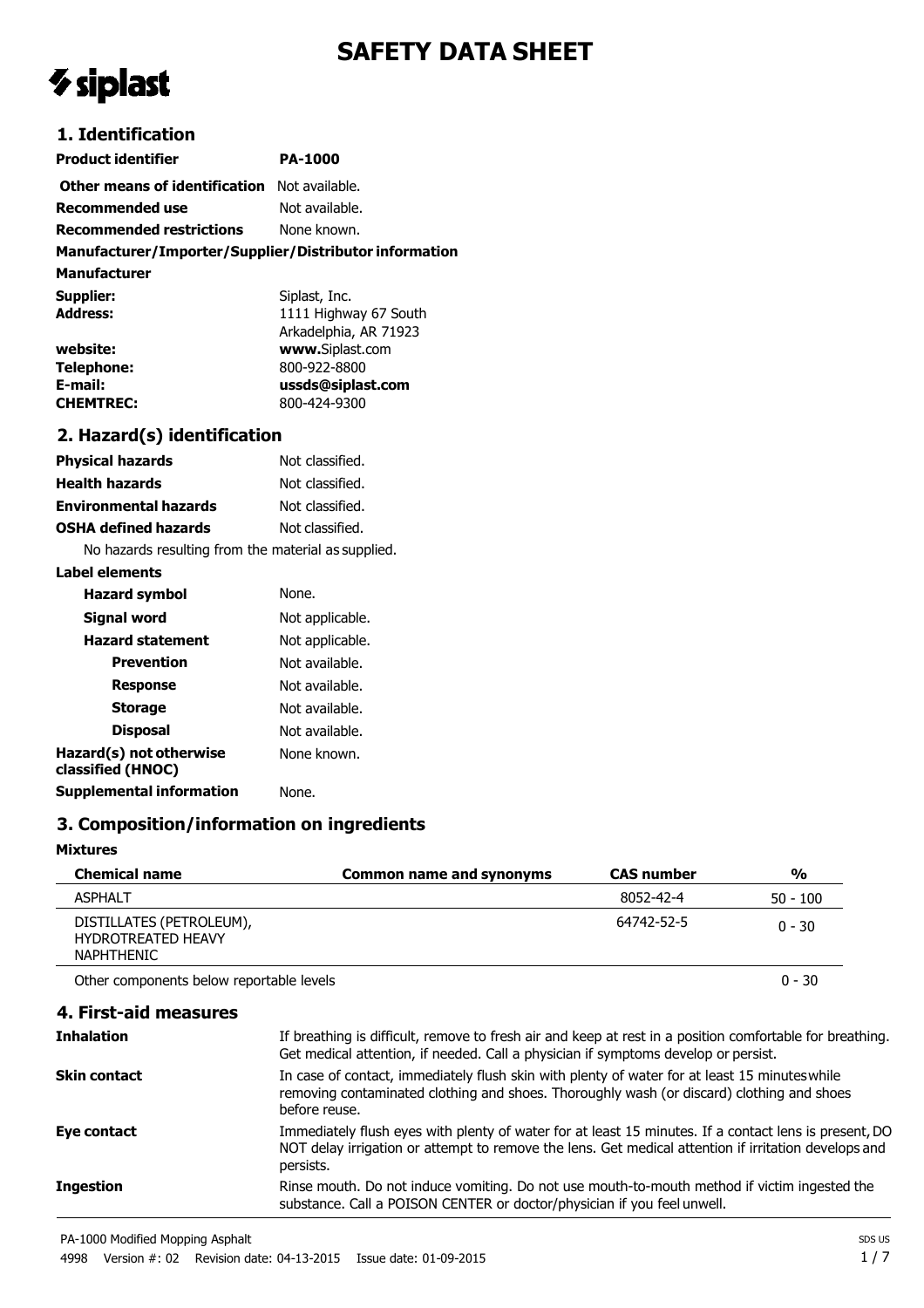| <b>Most important</b><br>symptoms/effects, acute and<br>delayed                     | Not available.                                                                                                                                                                                                                                                                                                                                             |
|-------------------------------------------------------------------------------------|------------------------------------------------------------------------------------------------------------------------------------------------------------------------------------------------------------------------------------------------------------------------------------------------------------------------------------------------------------|
| <b>Indication of immediate</b><br>medical attention and special<br>treatment needed | In case of ingestion, the decision of whether or not to induce vomiting should be made by the<br>attending physician. Certain pre-existing conditions may make workers particularly susceptible to<br>the effects of this chemical: asthma, allergies, impaired pulmonary function.                                                                        |
| <b>General information</b>                                                          | If you feel unwell, seek medical advice (show the label where possible). Ensure that medical<br>personnel are aware of the material(s) involved, and take precautions to protect themselves. Show<br>this safety data sheet to the doctor in attendance. Discard any shoes or clothing items that cannot<br>be decontaminated.                             |
| 5. Fire-fighting measures                                                           |                                                                                                                                                                                                                                                                                                                                                            |
| Suitable extinguishing media                                                        | Water fog. Foam. Dry chemical powder. Carbon dioxide (CO2). Addition of water or foam to the fire<br>may cause frothing.                                                                                                                                                                                                                                   |
| <b>Unsuitable extinguishing</b><br>media                                            | Do not use a solid water stream as it may scatter and spread fire.                                                                                                                                                                                                                                                                                         |
| <b>Specific hazards arising from</b><br>the chemical                                | Fire may produce irritating, corrosive and/or toxic gases. Development of hazardous combustion<br>gases or vapours possible in the event of a fire. The following may develop: Acrolein.                                                                                                                                                                   |
| <b>Special protective equipment</b><br>and precautions for<br>firefighters          | Firefighters must use standard protective equipment including flame retardant coat, helmet with<br>face shield, gloves, rubber boots, and in enclosed spaces, SCBA. Firefighters should wearfull<br>protective clothing including self contained breathing apparatus. Structural firefighters protective<br>clothing will only provide limited protection. |
| <b>Fire-fighting</b><br>equinment/instructions                                      | In case of fire and/or explosion do not breathe fumes. Firefighters must use standard protective<br>equipment including flame retardant coat helmet with face shield gloves rubber boots and in                                                                                                                                                            |

**equipment/instructions** equipment including flame retardant coat, helmet with face shield, gloves, rubber boots, and in enclosed spaces, SCBA. ALWAYS stay away from tanks engulfed in flame. Fight fire from maximum distance or use unmanned hose holders or monitor nozzles. In the event of fire, cool tanks with water spray. By fire, toxic gases may be formed (COx, NOx). Keep run-off water out of sewers and water sources. Dike for water control.

**Specific methods** In the event of fire and/or explosion do not breathe fumes. In the event of fire, cool tanks with water spray. Use water spray to cool unopened containers.

#### **6. Accidental release measures**

| <b>Personal precautions,</b><br>protective equipment and<br>emergency procedures | Keep unnecessary personnel away. Wear appropriate protective equipment and clothing during<br>clean-up. Ventilate closed spaces before entering them. Do not touch or walk through spilled<br>material.                                         |
|----------------------------------------------------------------------------------|-------------------------------------------------------------------------------------------------------------------------------------------------------------------------------------------------------------------------------------------------|
| <b>Methods and materials for</b><br>containment and cleaning up                  | ELIMINATE all ignition sources (no smoking, flares, sparks or flames in immediate area). Dike far<br>ahead of spill for later disposal. Following product recovery, flush area with water.                                                      |
|                                                                                  | Never return spills in original containers for re-use.                                                                                                                                                                                          |
| <b>Environmental precautions</b>                                                 | Prevent further leakage or spillage if safe to do so. Runoff or release to sewer, waterway or ground<br>is forbidden.                                                                                                                           |
| 7. Handling and storage                                                          |                                                                                                                                                                                                                                                 |
| <b>Precautions for safe handling</b>                                             | The product is non-combustible. If heated, irritating vapors may be formed. Do not use in areas<br>without adequate ventilation. Wash hands thoroughly after handling. Wash hands after handling.<br>Observe good industrial hygiene practices. |
| <b>Conditions for safe storage,</b><br>including any                             | Prevent electrostatic charge build-up by using common bonding and grounding techniques. Store in<br>a well-ventilated place. Keep the container tightly closed and dry. Store in a closed container away                                        |

from incompatible materials. Keep out of the reach of children.

#### **8. Exposure controls/personal protection**

#### **Occupational exposure limits**

**incompatibilities**

| US. OSHA Table Z-1 Limits for Air Contaminants (29 CFR 1910.1000)<br><b>Components</b>                   | Type | <b>Value</b>       | <b>Form</b>         |
|----------------------------------------------------------------------------------------------------------|------|--------------------|---------------------|
| <b>DISTILLATES</b><br>(PETROLEUM),<br><b>HYDROTREATED HEAVY</b><br><b>NAPHTHENIC (CAS</b><br>64742-52-5) | PEL  | 5 $mq/m3$          | Mist.               |
| <b>US. ACGIH Threshold Limit Values</b><br><b>Components</b>                                             | Type | <b>Value</b>       | <b>Form</b>         |
| ASPHALT (CAS 8052-42-4)                                                                                  | TWA  | $0.5 \text{ mg/m}$ | Inhalable fraction. |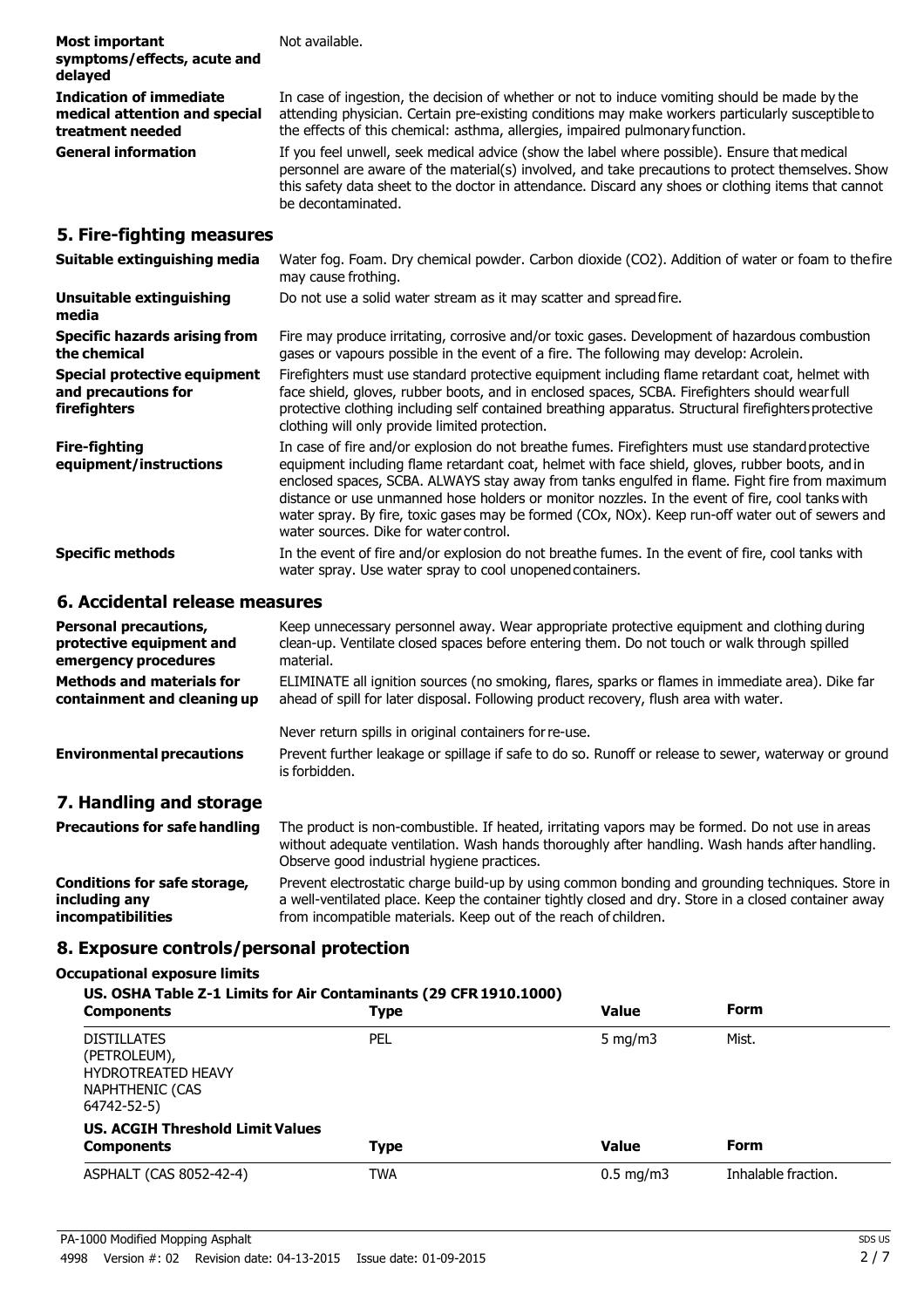| US. NIOSH: Pocket Guide to Chemical Hazards                                        |                                                                                                                                                                                     |               |       |
|------------------------------------------------------------------------------------|-------------------------------------------------------------------------------------------------------------------------------------------------------------------------------------|---------------|-------|
| <b>Components</b>                                                                  | <b>Type</b>                                                                                                                                                                         | <b>Value</b>  | Form  |
| ASPHALT (CAS 8052-42-4)                                                            | Ceiling                                                                                                                                                                             | 5 mg/m $3$    | Fume. |
| <b>DISTILLATES</b><br>(PETROLEUM),<br><b>HYDROTREATED HEAVY</b><br>NAPHTHENIC (CAS | <b>STEL</b>                                                                                                                                                                         | $10$ mg/m $3$ | Mist. |
| 64742-52-5)                                                                        |                                                                                                                                                                                     |               |       |
|                                                                                    | <b>TWA</b>                                                                                                                                                                          | 5 mg/m $3$    | Mist. |
| <b>Biological limit values</b>                                                     | No biological exposure limits noted for the ingredient(s).                                                                                                                          |               |       |
| <b>Appropriate engineering</b><br><b>controls</b>                                  | Provide adequate ventilation, including appropriate local extraction, to ensure that the defined<br>occupational exposure limit is not exceeded.                                    |               |       |
|                                                                                    | Individual protection measures, such as personal protective equipment                                                                                                               |               |       |
| <b>Eye/face protection</b>                                                         | Wear safety glasses; chemical goggles (if splashing is possible). Wear chemical goggles; face shield<br>(if handling molten material).                                              |               |       |
| <b>Hand protection</b>                                                             | Chemical resistant gloves are recommended. If contact with forearms is likely wear gauntlet style<br>gloves.                                                                        |               |       |
| <b>Other</b>                                                                       | Wear suitable protective clothing and eye/face protection. Use of an impervious apron is<br>recommended.                                                                            |               |       |
| <b>Skin protection</b>                                                             |                                                                                                                                                                                     |               |       |
| <b>Respiratory protection</b>                                                      | When workers are facing concentrations above the exposure limit they must use appropriate<br>certified respirators.                                                                 |               |       |
| <b>Thermal hazards</b>                                                             | During product use, there is a risk of thermal burns.                                                                                                                               |               |       |
| <b>General hygiene</b><br>considerations                                           | When using do not smoke. Avoid contact with eyes. Avoid contact with skin. Keep away from food<br>and drink. Handle in accordance with good industrial hygiene and safety practice. |               |       |

# **9. Physical and chemical properties**

| <b>Appearance</b>                                 | Solid.                                                    |
|---------------------------------------------------|-----------------------------------------------------------|
| <b>Physical state</b>                             | Solid.                                                    |
| <b>Form</b>                                       | Solid.                                                    |
| Color                                             | Black. Dark brown                                         |
| Odor                                              | Product is a black, semi-solid with a burnt tar odor.     |
| <b>Odor threshold</b>                             | Not available.                                            |
| рH                                                | Not available.                                            |
| <b>Melting point/freezing point</b>               | 150 - 250 °F (65.56 - 121.11 °C) ASTM D36 Softening Point |
| Initial boiling point and<br>boiling range        | $> 800$ °F ( $> 426.67$ °C)                               |
| <b>Flash point</b>                                | > 400.0 °F (> 204.4 °C)                                   |
| <b>Evaporation rate</b>                           | Not available.                                            |
| <b>Flammability (solid, gas)</b>                  | Not available.                                            |
| Upper/lower flammability or explosive limits      |                                                           |
| <b>Flammability limit - lower</b><br>(%)          | Not available.                                            |
| <b>Flammability limit -</b><br>upper $(\% )$      | Not available.                                            |
| <b>Explosive limit - lower</b><br>(9/6)           | Not available.                                            |
| <b>Explosive limit - upper</b><br>(9/6)           | Not available.                                            |
| Vapor pressure                                    | Not available.                                            |
| <b>Vapor density</b>                              | Not available.                                            |
| <b>Relative density</b>                           | Not available.                                            |
| Solubility(ies)                                   |                                                           |
| <b>Solubility (water)</b>                         | Not available.                                            |
| <b>Partition coefficient</b><br>(n-octanol/water) | Not available.                                            |
| <b>Auto-ignition temperature</b>                  | > 700 °F (> 371.11 °C)                                    |
| <b>Decomposition temperature</b>                  | Not available.                                            |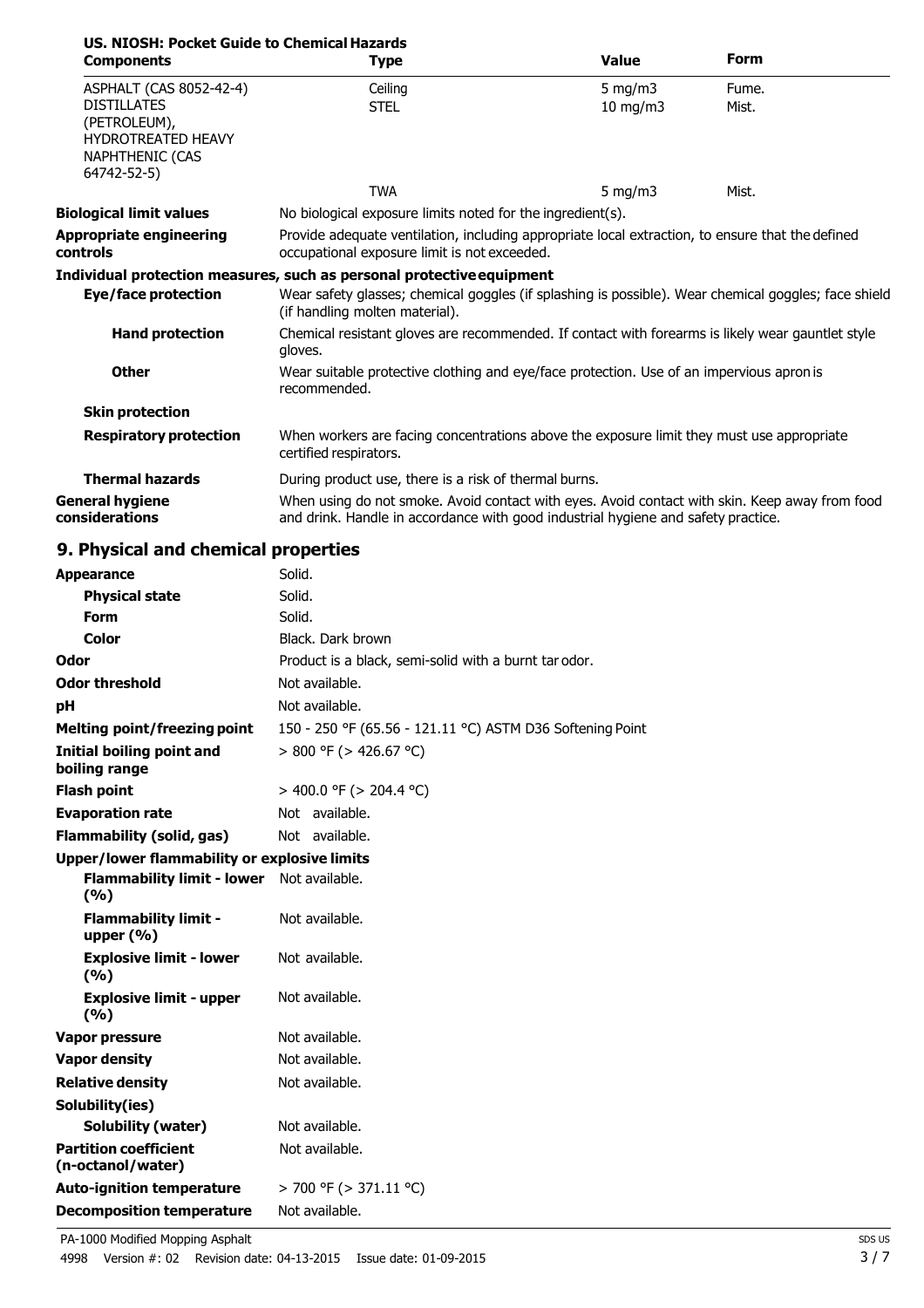| <b>Viscosity</b>         | Not available. |
|--------------------------|----------------|
| <b>Other information</b> |                |
| <b>Density</b>           | Not Available  |
| Percent volatile         | በ %            |
| <b>Specific gravity</b>  | $1 - 1.9$      |

# **10. Stability and reactivity**

| <b>Reactivity</b>                            | Not available.                                                                                                                               |
|----------------------------------------------|----------------------------------------------------------------------------------------------------------------------------------------------|
| <b>Chemical stability</b>                    | Material is stable under normal conditions.                                                                                                  |
| <b>Possibility of hazardous</b><br>reactions | Hazardous polymerization does not occur.                                                                                                     |
| <b>Conditions to avoid</b>                   | Strong oxidizing agents.                                                                                                                     |
| <b>Incompatible materials</b>                | Incompatible with oxidizing agents.                                                                                                          |
| <b>Hazardous decomposition</b><br>products   | Upon decomposition, product emits acrid dense smoke with carbon dioxide, carbon monoxide, trace<br>oxides of nitrogen and sulfur, and water. |

# **11. Toxicological information**

| Information on likely routes of exposure                                           |                                                                                                                        |
|------------------------------------------------------------------------------------|------------------------------------------------------------------------------------------------------------------------|
| <b>Ingestion</b>                                                                   | May cause discomfort if swallowed. However, ingestion is not likely to be a primary route of<br>occupational exposure. |
| <b>Inhalation</b>                                                                  | May cause irritation to the respiratory system.                                                                        |
| <b>Skin contact</b>                                                                | Irritating to skin.                                                                                                    |
| <b>Eye contact</b>                                                                 | Causes eye irritation. Molten material will produce thermal burns.                                                     |
| Symptoms related to the<br>physical, chemical and<br>toxicological characteristics | Not available.                                                                                                         |
| <b>Information on toxicological effects</b>                                        |                                                                                                                        |
| <b>Acute toxicity</b>                                                              | Not available.                                                                                                         |
| <b>Skin corrosion/irritation</b>                                                   | Defats the skin. Causes irritation.                                                                                    |
| Serious eye damage/eye<br>irritation                                               | Irritating to eyes.                                                                                                    |
| <b>Respiratory or skin sensitization</b>                                           |                                                                                                                        |
| <b>Respiratory sensitization</b>                                                   | Not available.                                                                                                         |
| <b>Skin sensitization</b>                                                          | Irritating to skin.                                                                                                    |
| <b>Germ cell mutagenicity</b>                                                      | No data available to indicate product or any components present at greater than 0.1% are<br>mutagenic or genotoxic.    |
| Carcinogenicity                                                                    | This product is not considered to be a carcinogen by IARC, ACGIH, NTP, or OSHA.                                        |
|                                                                                    | US. OSHA Specifically Regulated Substances (29 CFR 1910.1001-1050)                                                     |
| Not listed.                                                                        |                                                                                                                        |
| <b>Reproductive toxicity</b>                                                       | Contains no ingredient listed as toxic to reproduction                                                                 |
| <b>Specific target organ toxicity</b><br>- single exposure                         | Not available.                                                                                                         |
| <b>Specific target organ toxicity</b><br>- repeated exposure                       | Not available.                                                                                                         |
| <b>Aspiration hazard</b>                                                           | Not available.                                                                                                         |
| <b>Chronic effects</b>                                                             | Prolonged inhalation may be harmful. May cause eczema-like skin disorders (dermatitis).                                |
| 12. Ecological information                                                         |                                                                                                                        |
| <b>Ecotoxicity</b>                                                                 | This product has no known eco-toxicological effects. Not expected to be harmful to aquatic<br>organisms.               |
| Persistence and degradability Not available.                                       |                                                                                                                        |
| potential<br><b>Bioaccumulative</b>                                                | Not available.                                                                                                         |
| <b>Mobility in soil</b>                                                            | Not available.                                                                                                         |
| <b>Other adverse effects</b>                                                       | Not available.                                                                                                         |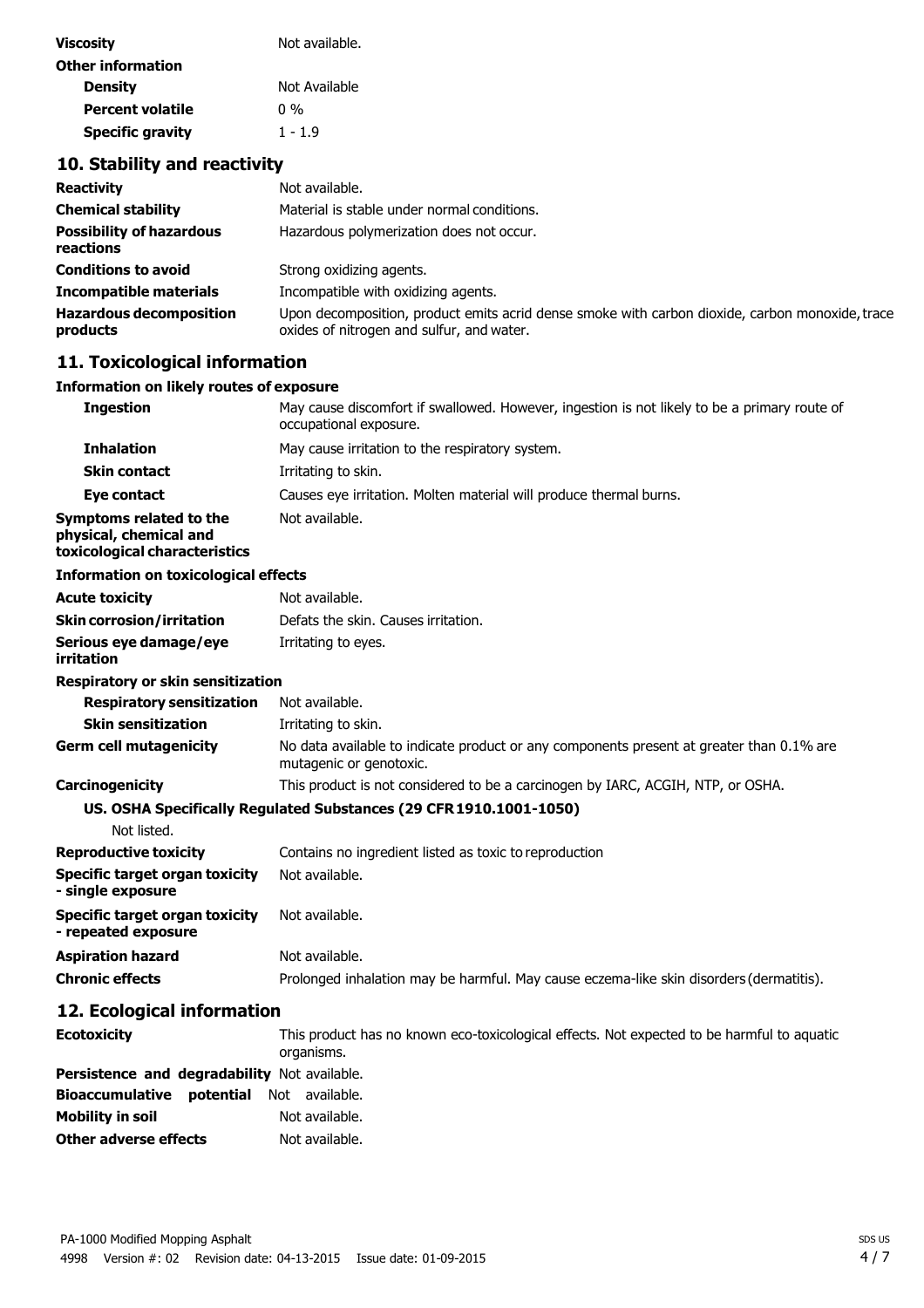#### **13. Disposal considerations**

| Disposal instructions                           | Dispose of contents/container in accordance with local/regional/national/international regulations.<br>When this product as supplied is to be discarded as waste, it does not meet the definition of a<br>RCRA waste under 40 CFR 261. |
|-------------------------------------------------|----------------------------------------------------------------------------------------------------------------------------------------------------------------------------------------------------------------------------------------|
| <b>Hazardous waste code</b>                     | Not applicable.                                                                                                                                                                                                                        |
| <b>Waste from residues /</b><br>unused products | Dispose of in accordance with local regulations.                                                                                                                                                                                       |
| <b>Contaminated packaging</b>                   | Offer rinsed packaging material to local recycling facilities.                                                                                                                                                                         |
|                                                 |                                                                                                                                                                                                                                        |

## **14. Transport information**

#### **DOT**

Not regulated as dangerous goods.

#### **IATA**

Not regulated as dangerous goods.

#### **IMDG**

Not regulated as dangerous goods.

#### **Transport in bulk according to** Not available. **Annex II of MARPOL 73/78**

## **and the IBC Code**

**Further information** If the product is shipped at ambient temperature, not regulated for transport by ground, air or vessel. If shipped above 212 deg F: "UN3257, Elevated Temperature Liquid, n.o.s. (Asphalt mixture), 9, PG III"

#### **15. Regulatory information**

#### **US federal regulations** All components are on the U.S. EPA TSCA Inventory List.

#### **TSCA Section 12(b) Export Notification (40 CFR 707, Subpt.D)**

Not regulated.

**CERCLA Hazardous Substance List (40 CFR302.4)**

Not listed.

#### **US. OSHA Specifically Regulated Substances (29 CFR1910.1001-1050)** Not listed.

#### **Superfund Amendments and Reauthorization Act of 1986(SARA)**

**Hazard categories** Immediate Hazard - No Delayed Hazard - No Fire Hazard - No Pressure Hazard - No Reactivity Hazard - No

#### **SARA 302 Extremely hazardous substance**

Not listed.

**SARA 311/312** No

**Hazardous chemical**

## **SARA 313 (TRI reporting)**

Not regulated.

#### **Other federal regulations**

#### **Clean Air Act (CAA) Section 112 Hazardous Air Pollutants (HAPs) List**

#### Not regulated.

**Clean Air Act (CAA) Section 112(r) Accidental Release Prevention (40 CFR 68.130)**

Not regulated.

#### **Safe Drinking Water Act (SDWA)** Not regulated.

**US state regulations** WARNING: This product contains a chemical known to the State of California to causecancer.

# **US. Massachusetts RTK - SubstanceList**

Not regulated.

- **US. New Jersey Worker and Community Right-to-KnowAct** Not regulated.
- **US. Pennsylvania RTK - HazardousSubstances** Not regulated.
- **US. Rhode Island RTK**

Not regulated.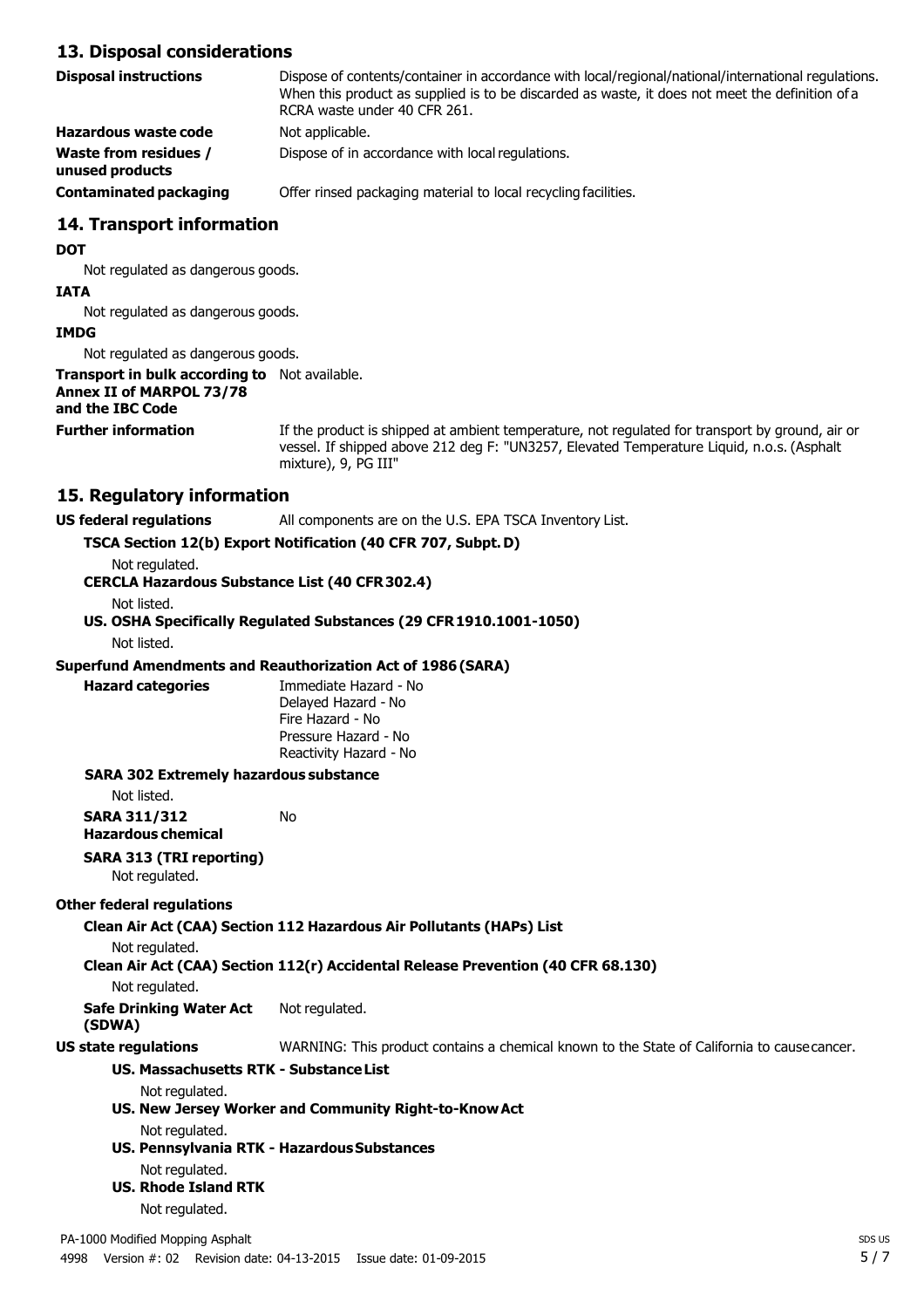# **US. California Proposition 65**

Not Listed.

#### **International Inventories**

| Country(s) or region        | <b>Inventory name</b>                                                     | On inventory (yes/no)* |
|-----------------------------|---------------------------------------------------------------------------|------------------------|
| Australia                   | Australian Inventory of Chemical Substances (AICS)                        | Yes                    |
| Canada                      | Domestic Substances List (DSL)                                            | Yes                    |
| Canada                      | Non-Domestic Substances List (NDSL)                                       | No                     |
| China                       | Inventory of Existing Chemical Substances in China (IECSC)                | No                     |
| Europe                      | European Inventory of Existing Commercial Chemical Substances<br>(EINECS) | Yes                    |
| Europe                      | European List of Notified Chemical Substances (ELINCS)                    | No.                    |
| Japan                       | Inventory of Existing and New Chemical Substances (ENCS)                  | Yes                    |
| Korea                       | Existing Chemicals List (ECL)                                             | Yes                    |
| New Zealand                 | New Zealand Inventory                                                     | Yes                    |
| Philippines                 | Philippine Inventory of Chemicals and Chemical Substances<br>(PICCS)      | Yes                    |
| United States & Puerto Rico | Toxic Substances Control Act (TSCA) Inventory                             | Yes                    |

\*A "Yes" indicates that all components of this product comply with the inventory requirements administered by the governing country(s) A "No" indicates that one or more components of the product are not listed or exempt from listing on the inventory administered by the governing country(s).

#### **16. Other information, including date of preparation or last revision**

| 01-09-2015                                                |
|-----------------------------------------------------------|
| 04-13-2015                                                |
| 02                                                        |
| HMIS® is a registered trade and service mark of the NPCA. |
|                                                           |